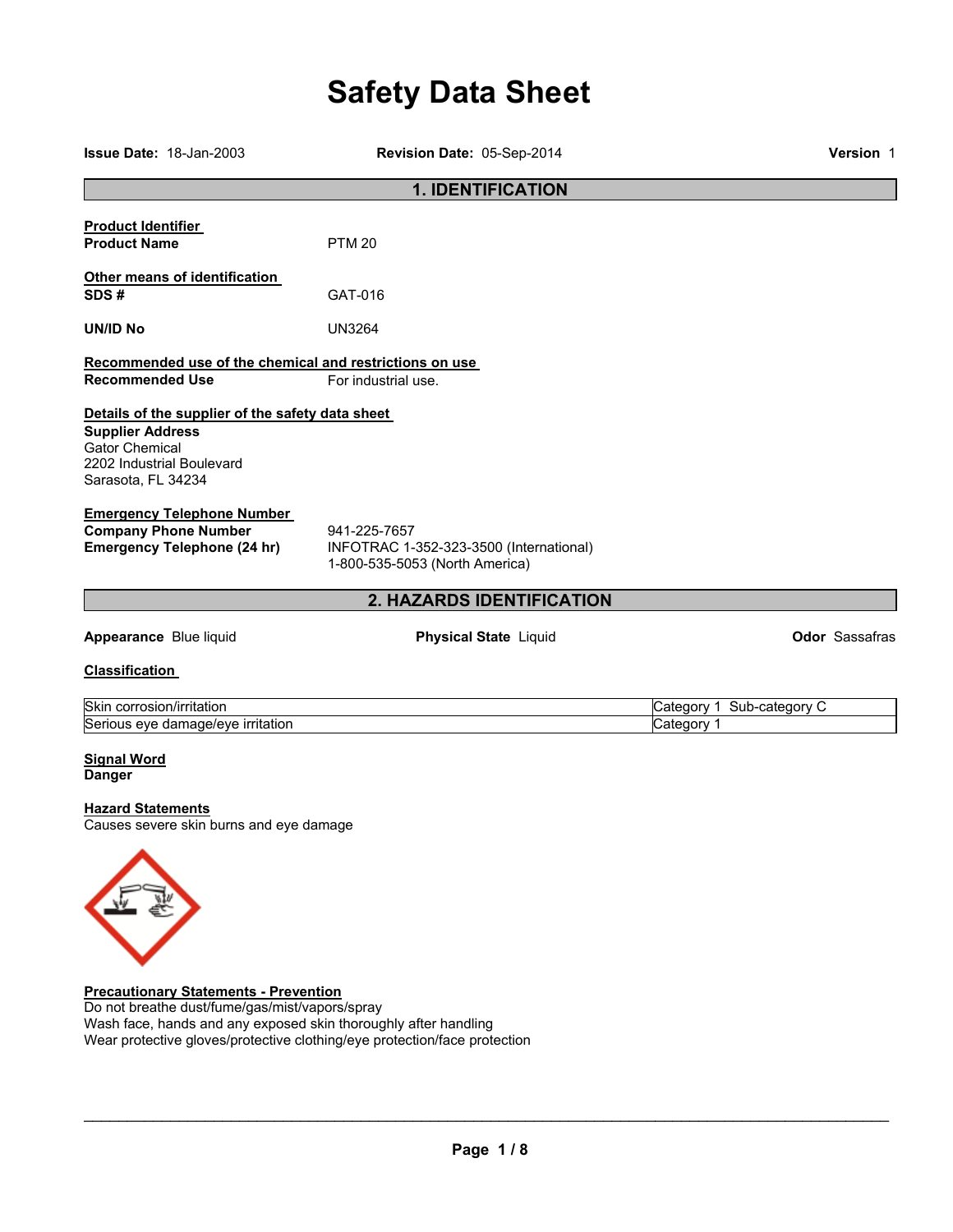#### **Precautionary Statements - Response**

IF IN EYES: Rinse cautiously with water for several minutes. Remove contact lenses, if present and easy to do. Continue rinsing Immediately call a poison center or doctor/physician

 $\mathcal{L}_\mathcal{L} = \{ \mathcal{L}_\mathcal{L} = \{ \mathcal{L}_\mathcal{L} = \{ \mathcal{L}_\mathcal{L} = \{ \mathcal{L}_\mathcal{L} = \{ \mathcal{L}_\mathcal{L} = \{ \mathcal{L}_\mathcal{L} = \{ \mathcal{L}_\mathcal{L} = \{ \mathcal{L}_\mathcal{L} = \{ \mathcal{L}_\mathcal{L} = \{ \mathcal{L}_\mathcal{L} = \{ \mathcal{L}_\mathcal{L} = \{ \mathcal{L}_\mathcal{L} = \{ \mathcal{L}_\mathcal{L} = \{ \mathcal{L}_\mathcal{$ 

IF ON SKIN (or hair): Remove/Take off immediately all contaminated clothing. Rinse skin with water/shower

Wash contaminated clothing before reuse

If skin irritation persists: Get medical advice/attention

IF INHALED: Remove victim to fresh air and keep at rest in a position comfortable for breathing

Immediately call a poison center or doctor/physician

IF SWALLOWED: rinse mouth. Do NOT induce vomiting

Immediately call a poison center or doctor/physician

# **Precautionary Statements - Storage**

Store locked up

#### **Precautionary Statements - Disposal**

Dispose of contents/container to an approved waste disposal plant

# **3. COMPOSITION/INFORMATION ON INGREDIENTS**

| <b>Chemical Name</b>                      | CAS No     | Weight-% |
|-------------------------------------------|------------|----------|
| <b>Phosphoric Acid</b>                    | 7664-38-2  | 10-30    |
| Dipropylene Glycol Monomethyl Ether (DPM) | 34590-94-8 |          |

\*\*If Chemical Name/CAS No is "proprietary" and/or Weight-% is listed as a range, the specific chemical identity and/or percentage of composition has been withheld as a trade secret.\*\*

# **4. FIRST-AID MEASURES**

#### **First Aid Measures**

| <b>Eye Contact</b>                         | IF IN EYES: Rinse cautiously with water for several minutes. Remove contact lenses, if<br>present and easy to do. Continue rinsing. Immediately call a poison center or<br>doctor/physician.                                |  |
|--------------------------------------------|-----------------------------------------------------------------------------------------------------------------------------------------------------------------------------------------------------------------------------|--|
| <b>Skin Contact</b>                        | IF ON SKIN (or hair): Remove/Take off immediately all contaminated clothing. Rinse skin<br>with water/shower. Wash contaminated clothing before reuse. If irritation persists, seek<br>medical attention.                   |  |
| <b>Inhalation</b>                          | IF INHALED: Remove victim to fresh air and keep at rest in a position comfortable for<br>breathing. Immediately call a poison center or doctor/physician.                                                                   |  |
| Ingestion                                  | IF SWALLOWED: rinse mouth. Do NOT induce vomiting. Drink two glasses of water<br>followed by milk, milk of magnesia, or other nonalcoholic liquids. Immediately call a poison<br>center or doctor/physician.                |  |
| <b>Most important symptoms and effects</b> |                                                                                                                                                                                                                             |  |
| <b>Symptoms</b>                            | EYES: Corrosive; causes immediately severe irritation of the eye and eyelids. If not quickly<br>removed by thorough irrigation with water, there may be prolonged or permanent visual<br>impairment or total loss of sight. |  |
|                                            | SKIN: Corrosive and irritating; chemical burns may result from contact.                                                                                                                                                     |  |
|                                            | INHALATION: Corrosive and irritating to upper respiratory tract.                                                                                                                                                            |  |
|                                            | INGESTION: Corrosive to the mucous lining of the mouth, throat, esophagus, and stomach.                                                                                                                                     |  |
|                                            |                                                                                                                                                                                                                             |  |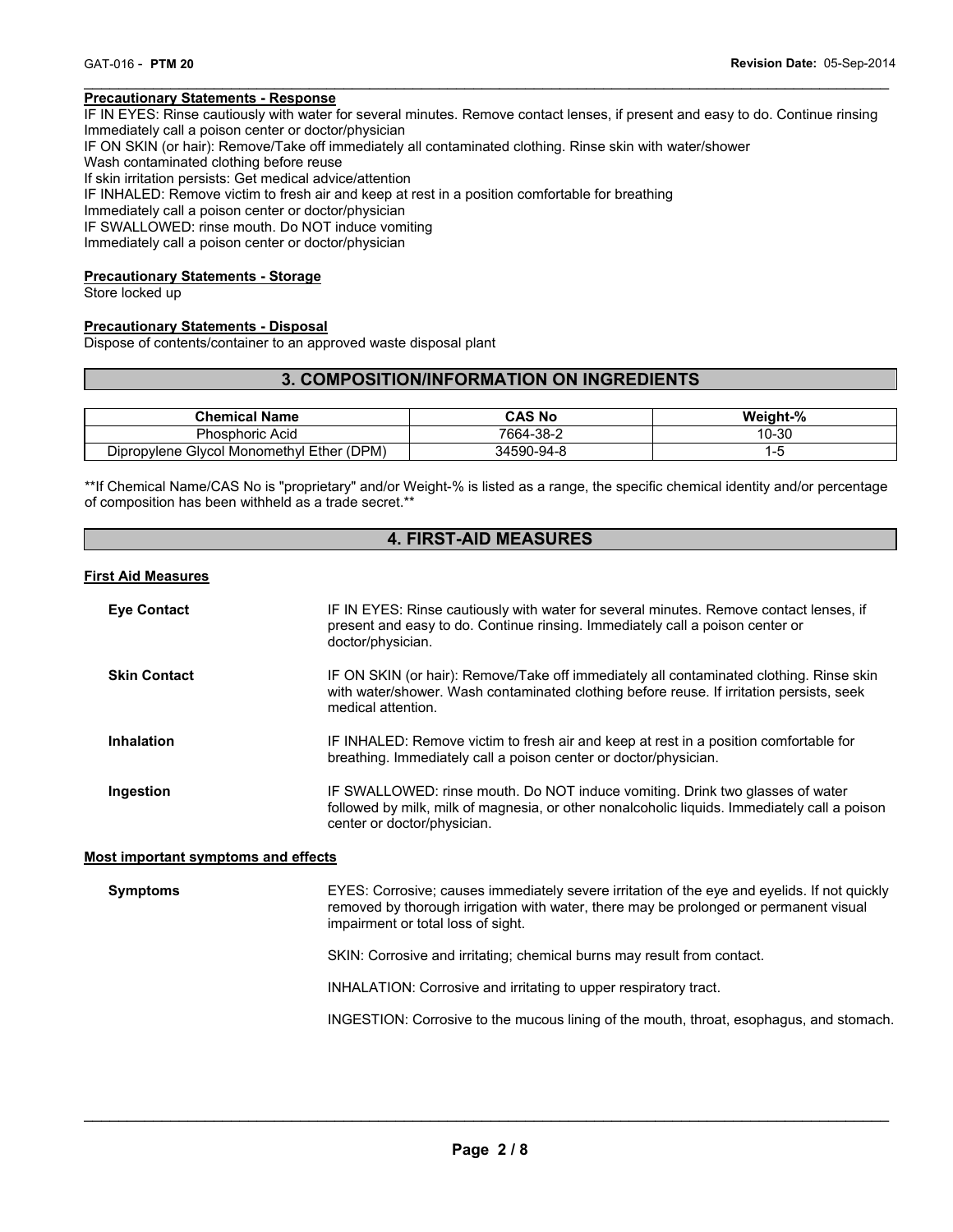#### **Indication of any immediate medical attention and special treatment needed**

**Notes to Physician** MEDICAL CONDITIONS GENERALLY AGGRAVATED BY EXPOSURE: Preexisting skin, eye, or respiratory disorders may become aggravated through prolonged exposure.

# **5. FIRE-FIGHTING MEASURES**

 $\mathcal{L}_\mathcal{L} = \{ \mathcal{L}_\mathcal{L} = \{ \mathcal{L}_\mathcal{L} = \{ \mathcal{L}_\mathcal{L} = \{ \mathcal{L}_\mathcal{L} = \{ \mathcal{L}_\mathcal{L} = \{ \mathcal{L}_\mathcal{L} = \{ \mathcal{L}_\mathcal{L} = \{ \mathcal{L}_\mathcal{L} = \{ \mathcal{L}_\mathcal{L} = \{ \mathcal{L}_\mathcal{L} = \{ \mathcal{L}_\mathcal{L} = \{ \mathcal{L}_\mathcal{L} = \{ \mathcal{L}_\mathcal{L} = \{ \mathcal{L}_\mathcal{$ 

## **Suitable Extinguishing Media**

Carbon dioxide (CO2). Water. Water spray (fog). Dry chemical. Foam.

**Unsuitable Extinguishing Media** Not determined.

#### **Specific Hazards Arising from the Chemical**

Contact with B:C extinguisher powder may produce large amounts of carbon dioxide.

**Hazardous Combustion Products** Carbon oxides. Hydrocarbons. Fumes and smoke.

#### **Protective equipment and precautions for firefighters**

Keep containers cool with water spray to prevent container rupture due to steam buildup; CAUTION - material is corrosive. As in any fire, wear self-contained breathing apparatus pressure-demand, MSHA/NIOSH (approved or equivalent) and full protective gear.

### **6. ACCIDENTAL RELEASE MEASURES**

#### **Personal precautions, protective equipment and emergency procedures**

| <b>Personal Precautions</b>      | Use personal protective equipment as required.                                                                                                                      |  |  |
|----------------------------------|---------------------------------------------------------------------------------------------------------------------------------------------------------------------|--|--|
| <b>Environmental Precautions</b> | Prevent from entering into soil, ditches, sewers, waterways and/or groundwater. See<br>Section 12, Ecological Information. See Section 13: DISPOSAL CONSIDERATIONS. |  |  |

#### **Methods and material for containment and cleaning up**

| <b>Methods for Containment</b> | Prevent further leakage or spillage if safe to do so.                                                                                                                                                                                                                                         |
|--------------------------------|-----------------------------------------------------------------------------------------------------------------------------------------------------------------------------------------------------------------------------------------------------------------------------------------------|
| <b>Methods for Clean-Up</b>    | Contain and collect with an inert absorbent and place into an appropriate container for<br>disposal. For spills in excess of allowable limits (RQ) notify the National Response Center<br>(800) 424-8802; refer to 40 CFR 302 for detailed instructions concerning reporting<br>requirements. |

# **7. HANDLING AND STORAGE**

#### **Precautions for safe handling**

**Advice on Safe Handling** Handle in accordance with good industrial hygiene and safety practice. Use personal protection recommended in Section 8. Avoid contact with skin, eyes or clothing. Wash face, hands, and any exposed skin thoroughly after handling. Do not breathe dust/fume/gas/mist/vapors/spray. Keep containers closed when not in use. Protect containers from abuse.

#### **Conditions for safe storage, including any incompatibilities**

| <b>Storage Conditions</b> | Keep container tightly closed and store in a cool, dry and well-ventilated place. Protect from<br>extreme temperatures. Keep away from oxidizers and incompatible materials. Store locked<br>up. |
|---------------------------|--------------------------------------------------------------------------------------------------------------------------------------------------------------------------------------------------|
| Incompatible Materials    | Strong oxidizers. Strong acids. Strong alkalis.                                                                                                                                                  |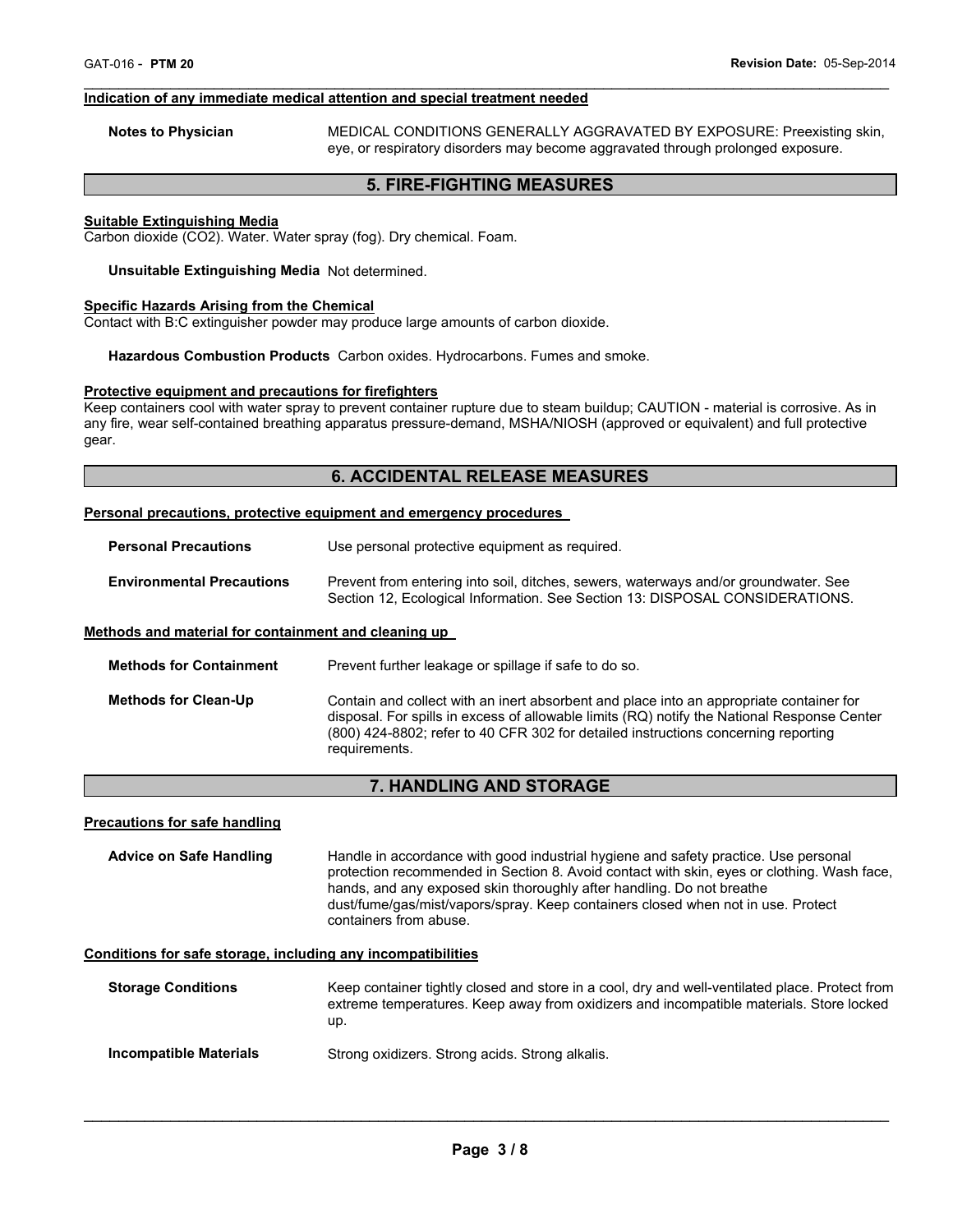# $\mathcal{L}_\mathcal{L} = \{ \mathcal{L}_\mathcal{L} = \{ \mathcal{L}_\mathcal{L} = \{ \mathcal{L}_\mathcal{L} = \{ \mathcal{L}_\mathcal{L} = \{ \mathcal{L}_\mathcal{L} = \{ \mathcal{L}_\mathcal{L} = \{ \mathcal{L}_\mathcal{L} = \{ \mathcal{L}_\mathcal{L} = \{ \mathcal{L}_\mathcal{L} = \{ \mathcal{L}_\mathcal{L} = \{ \mathcal{L}_\mathcal{L} = \{ \mathcal{L}_\mathcal{L} = \{ \mathcal{L}_\mathcal{L} = \{ \mathcal{L}_\mathcal{$ **8. EXPOSURE CONTROLS/PERSONAL PROTECTION**

# **Exposure Guidelines**

| <b>Chemical Name</b>                | <b>ACGIH TLV</b>         | <b>OSHA PEL</b>                      | <b>NIOSH IDLH</b>            |
|-------------------------------------|--------------------------|--------------------------------------|------------------------------|
| Phosphoric Acid                     | STEL: $3 \text{ mg/m}^3$ | TWA: 1 mg/m <sup>3</sup>             | IDLH: 1000 mg/m <sup>3</sup> |
| 7664-38-2                           | TWA: 1 mg/m <sup>3</sup> | (vacated) TWA: 1 mg/m <sup>3</sup>   | TWA: 1 mg/m <sup>3</sup>     |
|                                     |                          | (vacated) STEL: $3 \text{ mg/m}^3$   | STEL: 3 mg/m <sup>3</sup>    |
| Dipropylene Glycol Monomethyl Ether | STEL: 150 ppm            | TWA: 100 ppm                         | IDLH: 600 ppm                |
| (DPM)                               | <b>TWA: 100 ppm</b>      | TWA: 600 mg/m <sup>3</sup>           | TWA: 100 ppm                 |
| 34590-94-8                          | `S*                      | (vacated) TWA: 100 ppm               | TWA: 600 mg/m <sup>3</sup>   |
|                                     |                          | (vacated) TWA: $600 \text{ mg/m}^3$  | STEL: 150 ppm                |
|                                     |                          | (vacated) STEL: 150 ppm              | STEL: 900 mg/m <sup>3</sup>  |
|                                     |                          | (vacated) STEL: $900 \text{ mg/m}^3$ |                              |
|                                     |                          | (vacated) S*                         |                              |
|                                     |                          | $S^*$                                |                              |

## **Appropriate engineering controls**

| <b>Engineering Controls</b>     | Ensure adequate ventilation, especially in confined areas. Eyewash stations. Showers.                                                                                                                                                                                                                  |
|---------------------------------|--------------------------------------------------------------------------------------------------------------------------------------------------------------------------------------------------------------------------------------------------------------------------------------------------------|
|                                 | Individual protection measures, such as personal protective equipment                                                                                                                                                                                                                                  |
| <b>Eye/Face Protection</b>      | Wear protective eyeglasses or chemical safety goggles.                                                                                                                                                                                                                                                 |
| <b>Skin and Body Protection</b> | Neoprene or rubber gloves with cuffs. Coveralls, apron or other equipment should be worn<br>to minimize skin contact.                                                                                                                                                                                  |
| <b>Respiratory Protection</b>   | None required while threshold limits are kept below maximum allowable concentrations; if<br>TWA exceeds limits, NIOSH approved respirator must be worn. Respiratory protection must<br>be provided in accordance with OSHA regulations (29 CFR1910.134) or European<br>Standard EN 149, as applicable. |
|                                 |                                                                                                                                                                                                                                                                                                        |

**General Hygiene Considerations** Handle in accordance with good industrial hygiene and safety practice.

# **9. PHYSICAL AND CHEMICAL PROPERTIES**

# **Information on basic physical and chemical properties**

| <b>Physical State</b><br>Appearance<br>Color                                                                                                                                                                                                                                                                                               | Liquid<br><b>Blue liquid</b><br><b>Blue</b>                                                                                                                                       | Odor<br><b>Odor Threshold</b> | Sassafras<br>Not determined |
|--------------------------------------------------------------------------------------------------------------------------------------------------------------------------------------------------------------------------------------------------------------------------------------------------------------------------------------------|-----------------------------------------------------------------------------------------------------------------------------------------------------------------------------------|-------------------------------|-----------------------------|
| <b>Property</b><br>рH<br><b>Melting Point/Freezing Point</b><br><b>Boiling Point/Boiling Range</b>                                                                                                                                                                                                                                         | Values<br>1.9<br>Not determined<br>100°C / 212°F                                                                                                                                  | Remarks • Method              |                             |
| <b>Flash Point</b><br><b>Evaporation Rate</b><br><b>Flammability (Solid, Gas)</b><br><b>Upper Flammability Limits</b><br><b>Lower Flammability Limit</b><br><b>Vapor Pressure</b>                                                                                                                                                          | Non-flammable<br>$<$ 1<br>Liquid-Not Applicable<br>Not Applicable<br>Not Applicable<br>17 mm Hg @ 20°C                                                                            | (Water = $1$ )                |                             |
| <b>Vapor Density</b><br><b>Specific Gravity</b><br><b>Water Solubility</b><br>Solubility in other solvents<br><b>Partition Coefficient</b><br><b>Auto-ignition Temperature</b><br><b>Decomposition Temperature</b><br><b>Kinematic Viscosity</b><br><b>Dynamic Viscosity</b><br><b>Explosive Properties</b><br><b>Oxidizing Properties</b> | >1<br>1.108<br>Completely soluble<br>Not determined<br>Not determined<br>Not determined<br>Not determined<br>Not determined<br>Not determined<br>Not determined<br>Not determined | (Air=1)<br>(Water = $1$ )     |                             |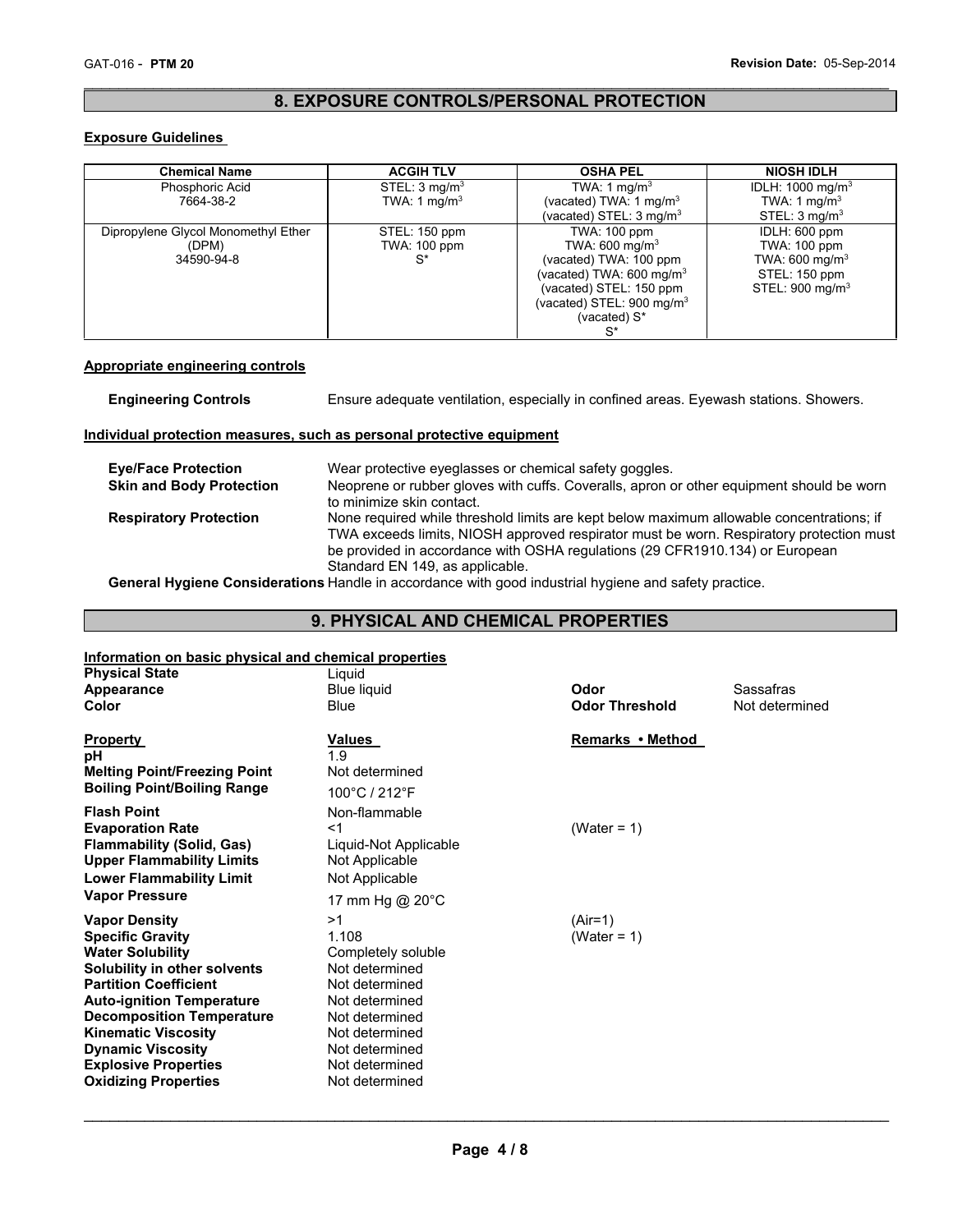# $\mathcal{L}_\mathcal{L} = \{ \mathcal{L}_\mathcal{L} = \{ \mathcal{L}_\mathcal{L} = \{ \mathcal{L}_\mathcal{L} = \{ \mathcal{L}_\mathcal{L} = \{ \mathcal{L}_\mathcal{L} = \{ \mathcal{L}_\mathcal{L} = \{ \mathcal{L}_\mathcal{L} = \{ \mathcal{L}_\mathcal{L} = \{ \mathcal{L}_\mathcal{L} = \{ \mathcal{L}_\mathcal{L} = \{ \mathcal{L}_\mathcal{L} = \{ \mathcal{L}_\mathcal{L} = \{ \mathcal{L}_\mathcal{L} = \{ \mathcal{L}_\mathcal{$ **10. STABILITY AND REACTIVITY**

#### **Reactivity**

Not reactive under normal conditions.

#### **Chemical Stability**

Stable under recommended storage conditions.

#### **Possibility of Hazardous Reactions**

None under normal processing.

## **Hazardous Polymerization** Hazardous polymerization does not occur.

#### **Conditions to Avoid**

Protect from extreme temperatures. Keep separated from incompatible substances. Keep out of reach of children.

#### **Incompatible Materials**

Strong oxidizers. Strong acids. Strong alkalis.

#### **Hazardous Decomposition Products**

Carbon oxides. Hydrocarbons. Fumes and smoke.

# **11. TOXICOLOGICAL INFORMATION**

#### **Information on likely routes of exposure**

| <b>Product Information</b> |                                  |
|----------------------------|----------------------------------|
| <b>Eve Contact</b>         | Causes severe eye damage.        |
| <b>Skin Contact</b>        | Causes severe skin burns.        |
| <b>Inhalation</b>          | Avoid breathing vapors or mists. |
| Ingestion                  | Do not ingest.                   |

#### **Component Information**

| <b>Chemical Name</b>                                       | Oral LD50            | Dermal LD50             | <b>Inhalation LC50</b>              |
|------------------------------------------------------------|----------------------|-------------------------|-------------------------------------|
| <b>Phosphoric Acid</b><br>7664-38-2                        | $= 1530$ mg/kg (Rat) | $= 2730$ mg/kg (Rabbit) | $> 850$ mg/m <sup>3</sup> (Rat) 1 h |
| Dipropylene Glycol Monomethyl<br>Ether (DPM)<br>34590-94-8 | $= 5230$ mg/kg (Rat) | $= 9500$ mg/kg (Rabbit) |                                     |

# **Information on physical, chemical and toxicological effects**

**Symptoms** Please see section 4 of this SDS for symptoms.

# **Delayed and immediate effects as well as chronic effects from short and long-term exposure**

**Carcinogenicity** This product does not contain any carcinogens or potential carcinogens as listed by OSHA, IARC or NTP.

#### **Numerical measures of toxicity**

Not determined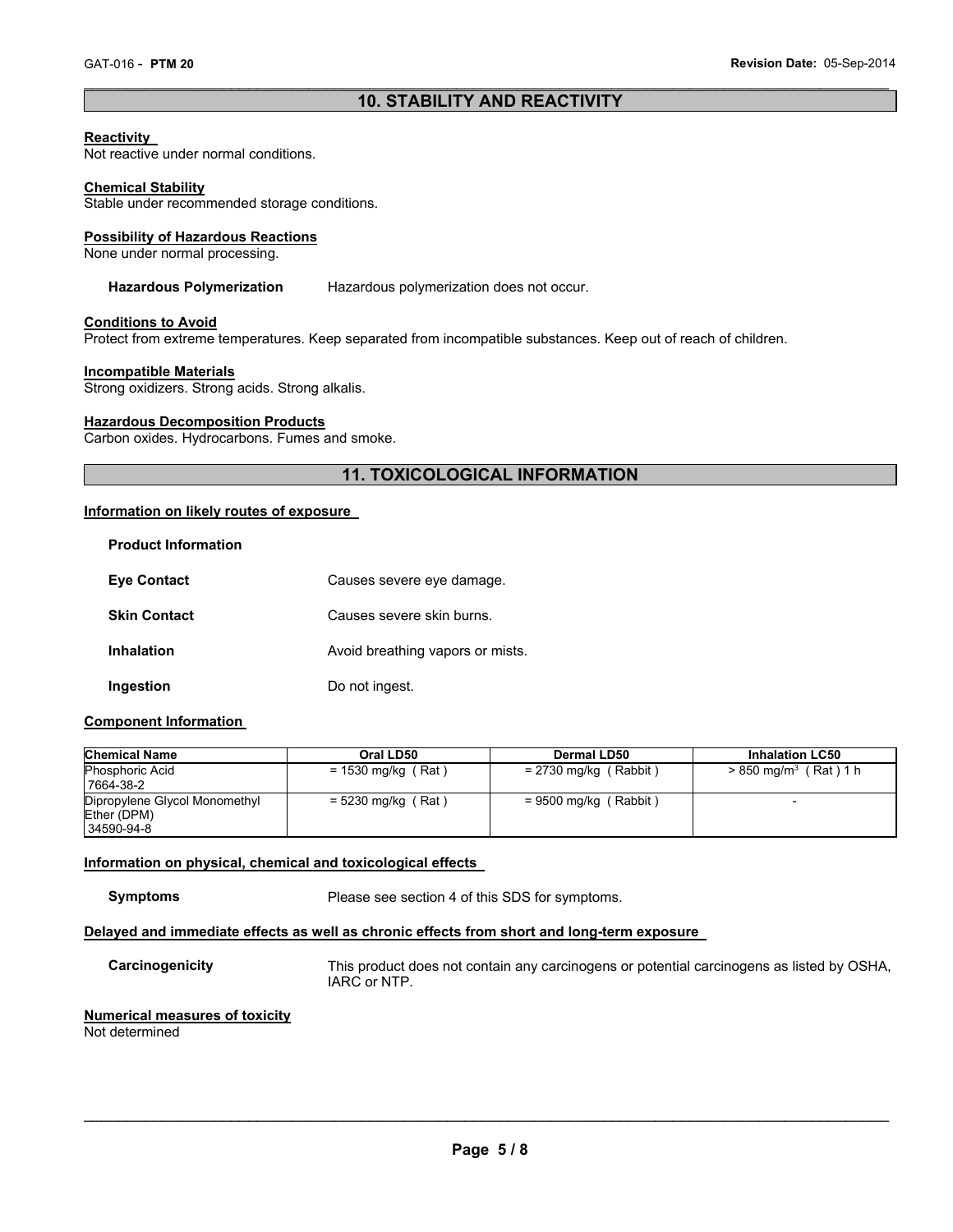# $\mathcal{L}_\mathcal{L} = \{ \mathcal{L}_\mathcal{L} = \{ \mathcal{L}_\mathcal{L} = \{ \mathcal{L}_\mathcal{L} = \{ \mathcal{L}_\mathcal{L} = \{ \mathcal{L}_\mathcal{L} = \{ \mathcal{L}_\mathcal{L} = \{ \mathcal{L}_\mathcal{L} = \{ \mathcal{L}_\mathcal{L} = \{ \mathcal{L}_\mathcal{L} = \{ \mathcal{L}_\mathcal{L} = \{ \mathcal{L}_\mathcal{L} = \{ \mathcal{L}_\mathcal{L} = \{ \mathcal{L}_\mathcal{L} = \{ \mathcal{L}_\mathcal{$ **12. ECOLOGICAL INFORMATION**

### **Ecotoxicity**

The product is not classified as environmentally hazardous. However, this does not exclude the possibility that large or frequent spills can have a harmful or damaging effect on the environment.

#### **Component Information**

| <b>Chemical Name</b>   | Algae/aquatic plants | Fish                      | <b>Toxicity to</b><br>microorganisms | <b>Crustacea</b>         |
|------------------------|----------------------|---------------------------|--------------------------------------|--------------------------|
| Dipropylene Glycol     |                      | 10000: 96 h Pimephales    |                                      | 1919: 48 h Daphnia magna |
| Monomethyl Ether (DPM) |                      | promelas mg/L LC50 static |                                      | ma/L LC50                |
| 34590-94-8             |                      |                           |                                      |                          |

#### **Persistence/Degradability**

Not determined.

#### **Bioaccumulation**

Not determined.

#### **Mobility**

| <b>Chemical Name</b>                      | <b>Partition Coefficient</b> |
|-------------------------------------------|------------------------------|
| Dipropylene Glycol Monomethyl Ether (DPM) | $-0.064$                     |
| 34590-94-8                                |                              |

#### **Other Adverse Effects**

Not determined

# **13. DISPOSAL CONSIDERATIONS**

#### **Waste Treatment Methods**

| <b>Disposal of Wastes</b>     | Disposal should be in accordance with applicable regional, national and local laws and<br>regulations. |
|-------------------------------|--------------------------------------------------------------------------------------------------------|
| <b>Contaminated Packaging</b> | Disposal should be in accordance with applicable regional, national and local laws and<br>regulations. |

#### **California Hazardous Waste Status**

| <b>Chemical Name</b> | California Hazardous Waste Status |
|----------------------|-----------------------------------|
| Phosphoric Acid      | Corrosive                         |
| 7664-38-2            |                                   |

# **14. TRANSPORT INFORMATION**

**Note Please see current shipping paper for most up to date shipping information, including** exemptions and special circumstances.

#### **DOT**

| UN/ID No                    | UN3264                                                        |
|-----------------------------|---------------------------------------------------------------|
| <b>Proper Shipping Name</b> | Corrosive liquid, acidic, inorganic, n.o.s. (Phosphoric acid) |
| <b>Hazard Class</b>         |                                                               |
| <b>Packing Group</b>        | Ш                                                             |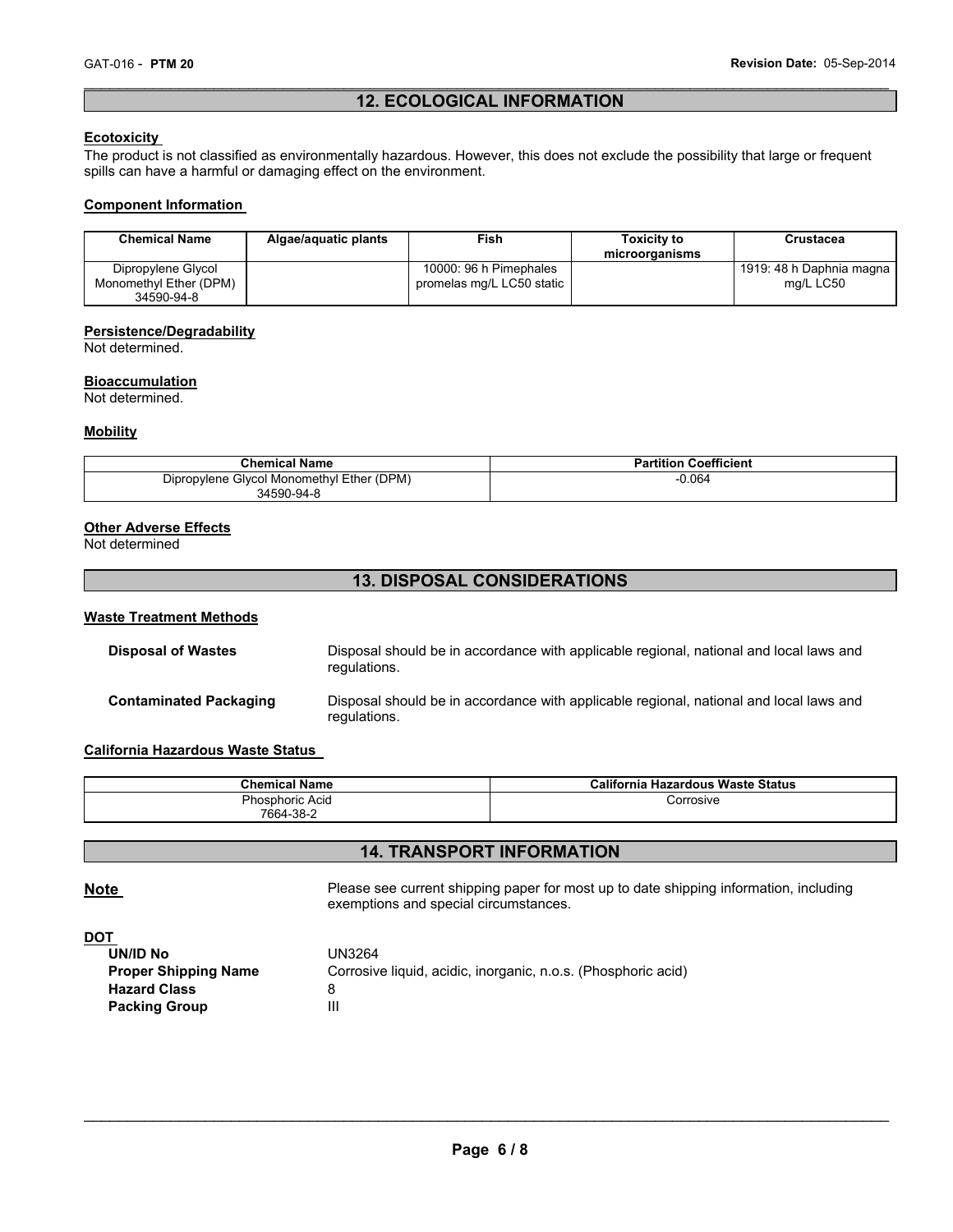| <b>IATA</b>                 |                                                               |
|-----------------------------|---------------------------------------------------------------|
| UN/ID No                    | UN3264                                                        |
| <b>Proper Shipping Name</b> | Corrosive liquid, acidic, inorganic, n.o.s. (Phosphoric acid) |
| <b>Hazard Class</b>         | 8                                                             |
| <b>Packing Group</b>        | Ш                                                             |
| <b>IMDG</b>                 |                                                               |
| UN/ID No                    | UN3264                                                        |
| <b>Proper Shipping Name</b> | Corrosive liquid, acidic, inorganic, n.o.s. (Phosphoric acid) |
| <b>Hazard Class</b>         | 8                                                             |

# **15. REGULATORY INFORMATION**

 $\mathcal{L}_\mathcal{L} = \{ \mathcal{L}_\mathcal{L} = \{ \mathcal{L}_\mathcal{L} = \{ \mathcal{L}_\mathcal{L} = \{ \mathcal{L}_\mathcal{L} = \{ \mathcal{L}_\mathcal{L} = \{ \mathcal{L}_\mathcal{L} = \{ \mathcal{L}_\mathcal{L} = \{ \mathcal{L}_\mathcal{L} = \{ \mathcal{L}_\mathcal{L} = \{ \mathcal{L}_\mathcal{L} = \{ \mathcal{L}_\mathcal{L} = \{ \mathcal{L}_\mathcal{L} = \{ \mathcal{L}_\mathcal{L} = \{ \mathcal{L}_\mathcal{$ 

# **International Inventories**

**Packing Group 111** 

Not determined

# **US Federal Regulations**

# **CERCLA**

| <b>Chemical Name</b> | Hazardous Substances RQs | <b>CERCLA/SARA RQ</b> | <b>Reportable Quantity (RQ)</b> |
|----------------------|--------------------------|-----------------------|---------------------------------|
| Phosphoric Acid      | 5000 lb                  |                       | RQ 5000 lb final RQ             |
| 7664-38-2            |                          |                       | RQ 2270 kg final RQ             |

# **SARA 313**

| <b>Chemical Name</b>                                   | CAS No     | Weight-% | <b>SARA 313 - Threshold</b><br>Values % |
|--------------------------------------------------------|------------|----------|-----------------------------------------|
| Dipropylene Glycol Monomethyl Ether (DPM) - 34590-94-8 | 34590-94-8 |          |                                         |

## **CWA (Clean Water Act)**

| Component                            | <b>CWA - Reportable</b><br><b>Quantities</b> | <b>CWA - Toxic Pollutants CWA - Priority Pollutants</b> | <b>CWA - Hazardous</b><br><b>Substances</b> |
|--------------------------------------|----------------------------------------------|---------------------------------------------------------|---------------------------------------------|
| Phosphoric Acid<br>7664-38-2 (10-30) | 5000 lb                                      |                                                         |                                             |

# **US State Regulations**

#### **California Proposition 65**

This product does not contain any Proposition 65 chemicals.

# **U.S. State Right-to-Know Regulations**

| <b>Chemical Name</b>                                       | <b>New Jersey</b> | <b>Massachusetts</b> | Pennsylvania |
|------------------------------------------------------------|-------------------|----------------------|--------------|
| Phosphoric Acid<br>7664-38-2                               |                   |                      |              |
| Dipropylene Glycol Monomethyl<br>Ether (DPM)<br>34590-94-8 |                   |                      |              |